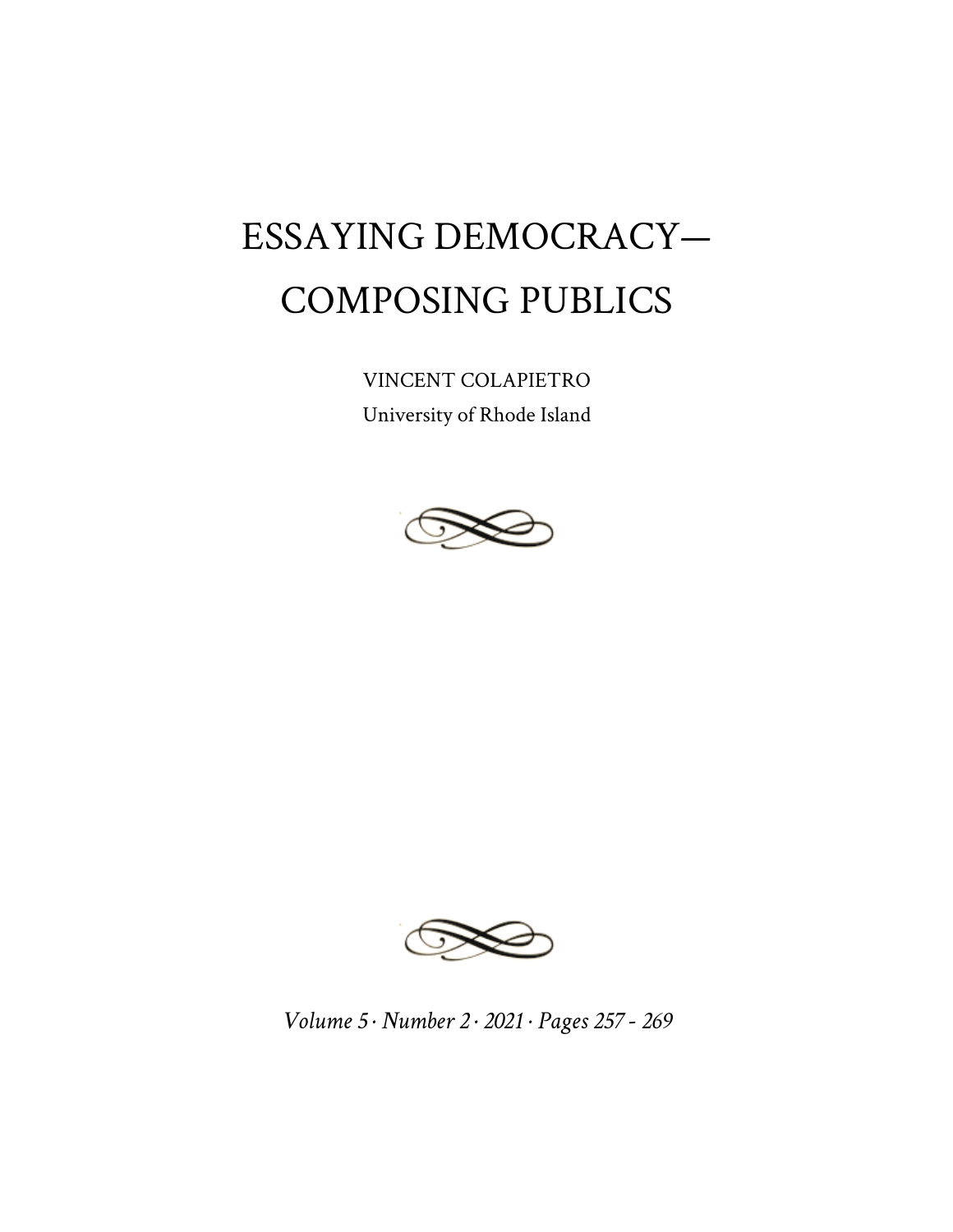hatever else a modern state is, it is a city of words, a polity of letters.<sup>1</sup> It is of course always more than such a city, but it is never less than this. This is as true of a nation without a written constitution as it is of one with such a defining document. In *The Words That Made Us: America's*  Constitutional Conversation, 1760-1840 (2021),<sup>2</sup> Akhil Reed Amar details, within a delimited period, the extent to which this is true of us/US. The extent to which contemporary interpretations of those constitutional utterances work against our efforts to make of those words into a "more perfect Union" cannot be exaggerated. W

 The constitutional conversation is ongoing. We have hardly sounded the depths or grasped the nuances of our own utterances, even less than subtle distinctions as the one between liberty and license. Too many of us tend to

<sup>1</sup> Jennifer Ratner-Rosenhagen, *Ideas That Made America: A Brief History* (Oxford: Oxford University Press, 2019), pp. 31-50; also, of course, Stanley Cavell, *Cities of Words: Pedagogical Letters on a Register of the Moral Life* (Cambridge: Belknap Press of Harvard University Press, 2004).

<sup>2</sup> Amar, *The Words That Made Us* (NY: Basic Books, 2021).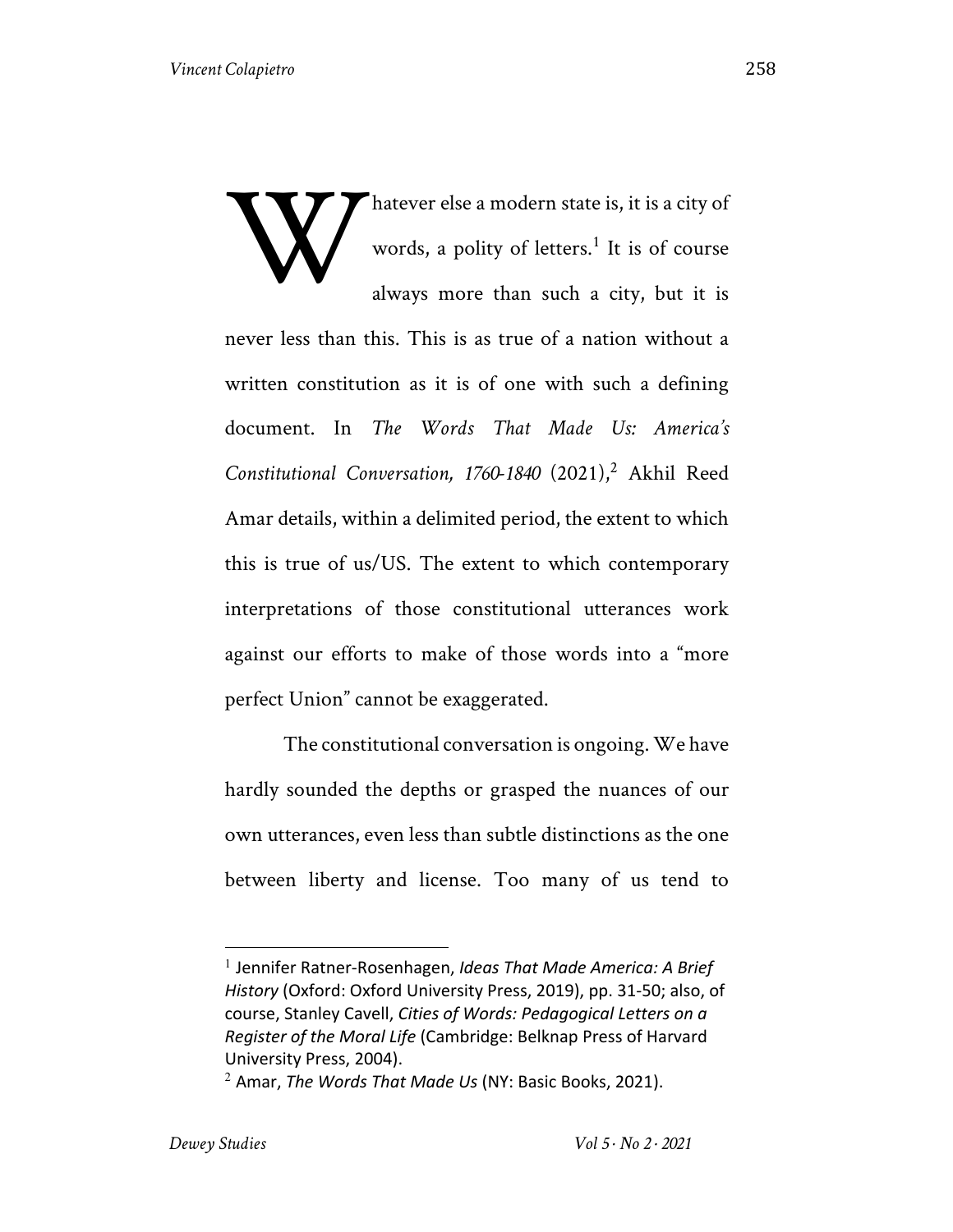misunderstand the nature of political authority or more generally that of intellectual authority in any domain of human endeavor. What John Dewey understood as profoundly as any modern thinker were the implications of self-corrective procedures for our self-governing practices. With the emergence and acceptance of such procedures, one authority was not replaced by another (say, religion by science); rather the very nature of authority has in fact, if not yet in consciousness, been transformed (Ratner-Rosenhagen 2019, Chapter 4). Dewey is quite emphatic about this: "new methods of inquiry and reflection have become for the educated man [and woman] today the final arbiter of all questions of fact, existence, and intellectual assent [even regarding normative issues]. Nothing less than a revolution in 'the seat of intellectual authority' has taken place"  $(LW 9, 22-23).$ <sup>3</sup> "There is," Dewey insists, "but one sure road of access to truth – the road of patient, cooperative inquiry operating by means of observation, experiment, record, and controlled reflection" (LW 9, 23).

<sup>3</sup> John Dewey, *A Common Faith* in *The Later Works of John Dewey*, volume 9 (Carbondale, IL: SIU Press, 1986). Cited as LW 9.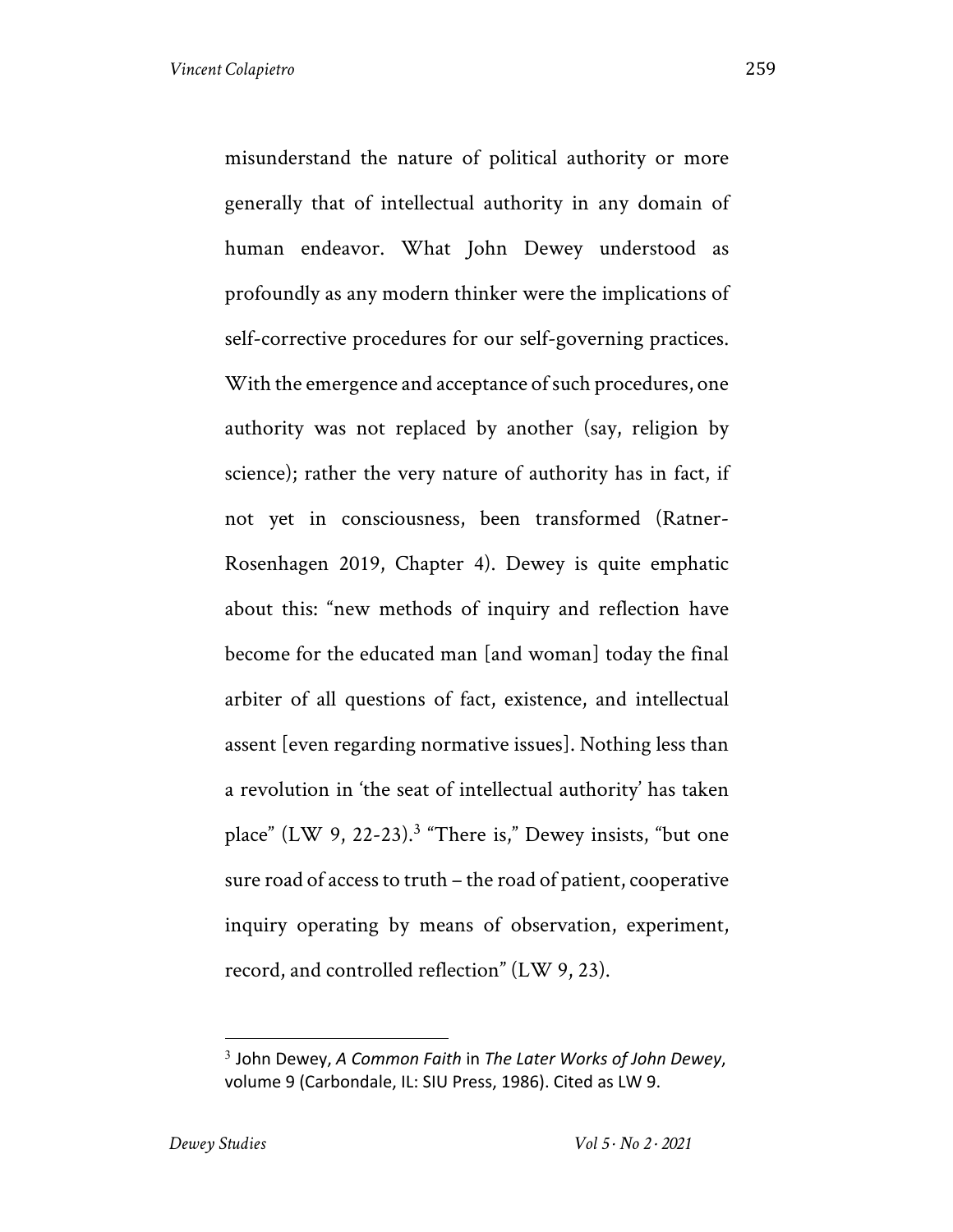In Dewey's judgment, the arts of inquiry are inseparable from those of communication (see, e.g., LW 2,  $348-50$ ;  $253$ ,  $273$ ).<sup>4</sup> The results of inquiry need to be communicated as widely as possible, the arts of communication being more than simply instruments of transmission. These arts are to some extent instruments of inquiry, their function being at once communicative and heuristic.

We the people are required, time and again, to *constitute* ourselves as a public. Practically, this means *composing* ourselves as such. The ambiguity of what composing oneself includes is intended. In an extended sense of the word, the genres of composition are all instances of the essay or, better, essaying. From colonial pamphlets such as *Common Sense* to contemporary blogs, the efforts of a disparate population to constitute itself as an effective public are discernible.

<sup>4</sup> Nathan Crick, Robert Danisch, Jeremiah Dyehouse, and Scott Stroud are scholars of rhetoric who have argued for the contemporary relevance of Dewey's pragmatic philosophy for contemporary life.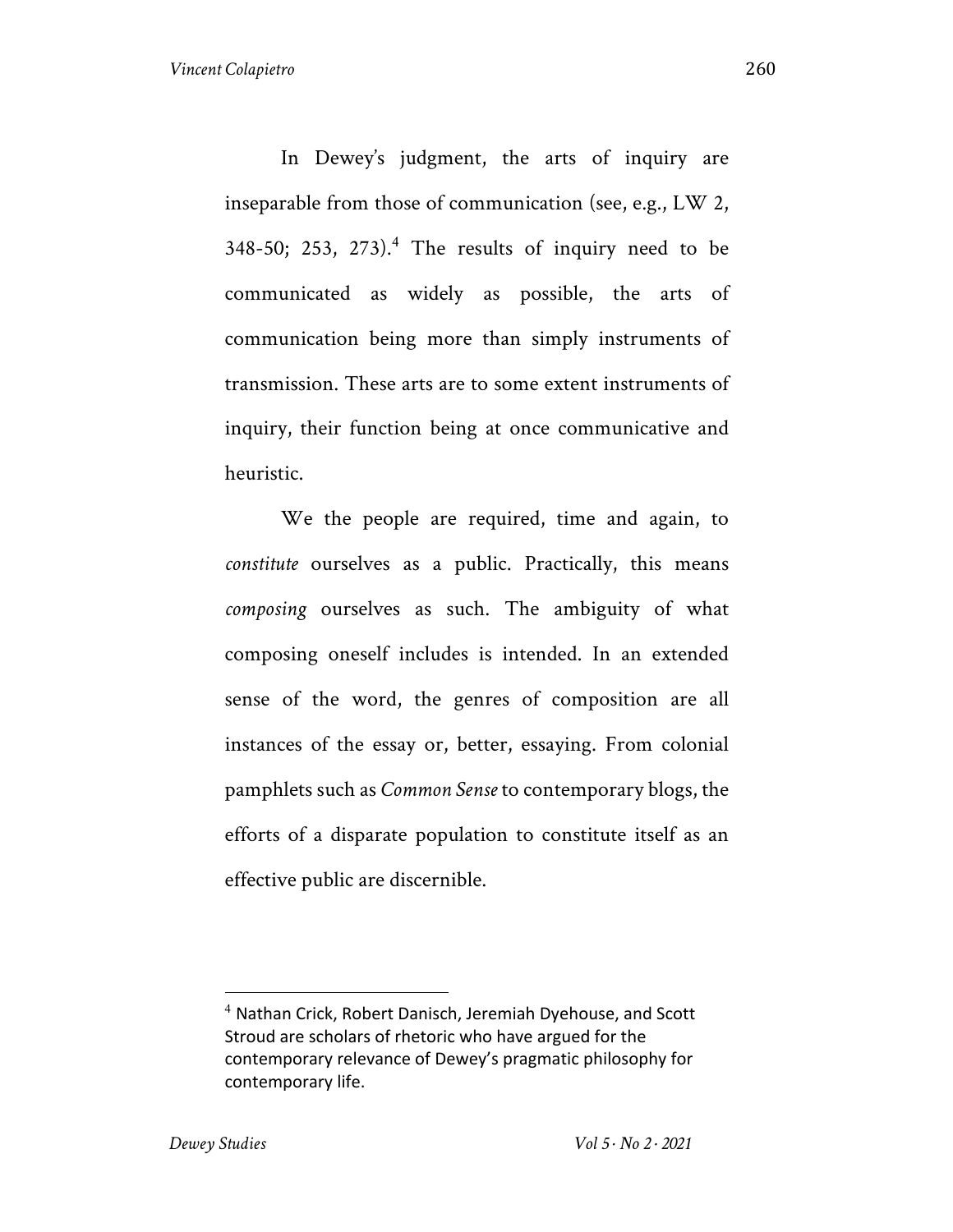But anytime a human document such as the U.S. Constitution is elevated to a sacral status, attempts to arrest history, especially by trying to transcend the fateful contingencies of human finitude, are virtually inevitable.<sup>5</sup> More generally, the human effort to transcend human finitude is one of the most striking features of human history.<sup>6</sup> There is often an urgency, even a desperation, to secure an absolute ground for our defining commitments. Most of us realize that "what counts as a decent human being is relative to historical circumstances, a matter of transient consensus about what attitudes are normal and what practices are just or unjust."7 But we hanker for more than a transient consensus about such important matters. This is especially true when confronted with the horrors of history. As Rorty notes, "at times such as that of Auschwitz, when history is in upheaval and traditional institutions and

<sup>5</sup> Dewey, *The Public and Its Problems* (1927) in *The Later Works of John Dewey*, volume 2 (Carbondale, IL: SIU Press, 1984), p. 341. <sup>6</sup> Stanley Cavell, *This New Yet, Unapproachable America* (Albuquerque, NM: Living Batch Press), p. 88. <sup>7</sup> Richard Rorty, *Contingency, Irony, and* Solidarity (Cambridge:

Cambridge University Press, p. 189.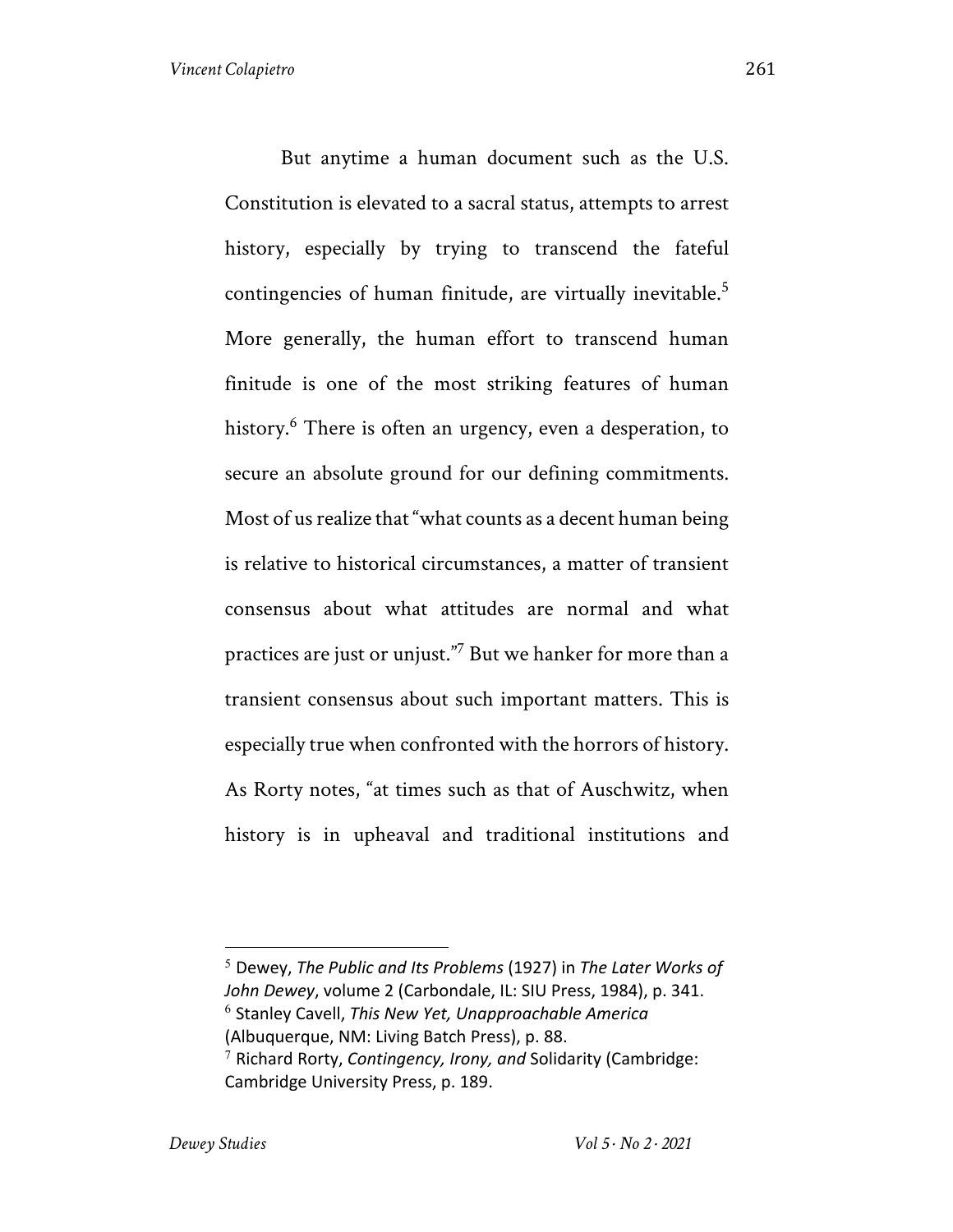patterns of behavior are collapsing, we want something which stands beyond history and institutions."<sup>8</sup>

For a pragmatist such as Dewey, however, there simply is nothing outside of our history to which we can appeal: there is no transcendent ground for our ultimate ideals. But this history is always refracted through our imagination, so a sense of ideality accompanies our sense of actuality (even when we are, in John McDowell's words, "bald naturalists," those who see nature as bereft of values) (see, e.g., *Human Nature and Conduct* and *A Common Faith*).<sup>9</sup>

A form of transcendence is indeed possible, but it is always an achievement *in* history, not a movement transporting us to a realm beyond the flux of time. It is, moreover, an accomplishment made possible by the imagination.

Part of the crisis in which we are entangled today is rooted in a lack of an understanding of the very nature of what a nation-state such as the US practically is. The

<sup>8</sup> Richard Rorty, *Contingency, Irony, and* Solidarity (Cambridge: Cambridge University Press, p. 189.

<sup>9</sup> Specially, see the last three chapters of *Human Nature and Conduct* (*Middle Works of John Dewey*, volume 14, pp. 204-30) and *A Common Faith* (*Later Works of John Dewey*, volume 9, pp. 33-34, p. 54).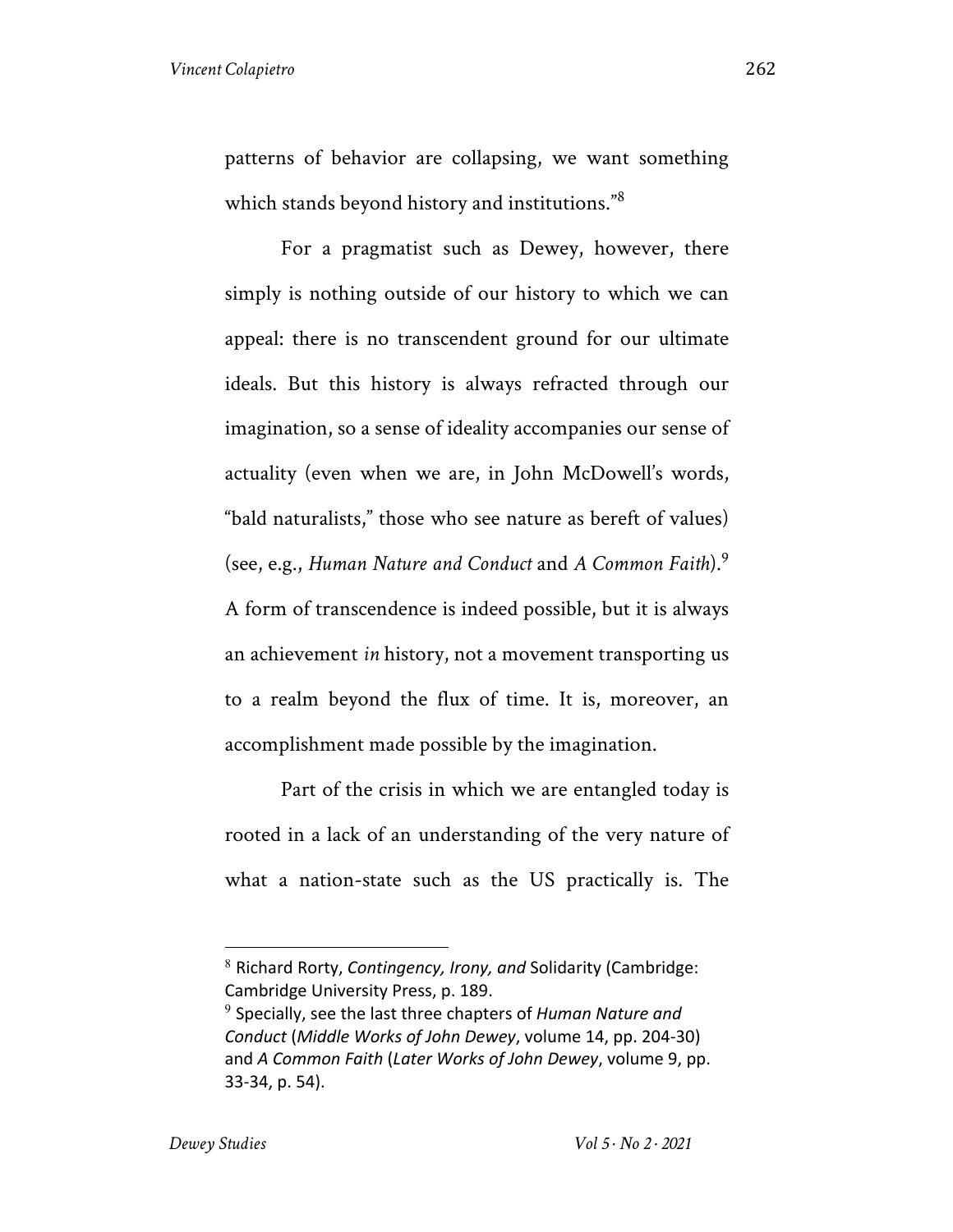secularity of our nation has not yet been fully acknowledged. "A nation is," Jill Lepore proposes, "a people who share a common ancestry. A State is a political community governed by laws. A nation-state is a political community, governed by laws, that, at least theoretically, unites a people who share a common ancestry."<sup>10</sup>

The literalism or fundamentalism so prominent in certain sectors of the religious sphere is no less evident in certain domains of the political sphere. What Dewey appreciated is that the Constitution is an essentially incomplete and flawed document, designed to be revised by being amended. The wisdom of the Founding Fathers is much closer to Socratic wisdom than many today realize. It is hardly an exaggeration to say it is a dramatic instance of Socratic wisdom. It is telling, for example, that one of John Adams' first publications was entitled "On Self-Delusion" (1763) (433-37). The capacity to know oneself was here explicitly linked to the courage of overcoming selfdeception. As important as this is in private life, it is, as

<sup>10</sup> Lepore, *These Truths: A History of the United States* (NY: W. W. Norton & Co., 2018), p. 9.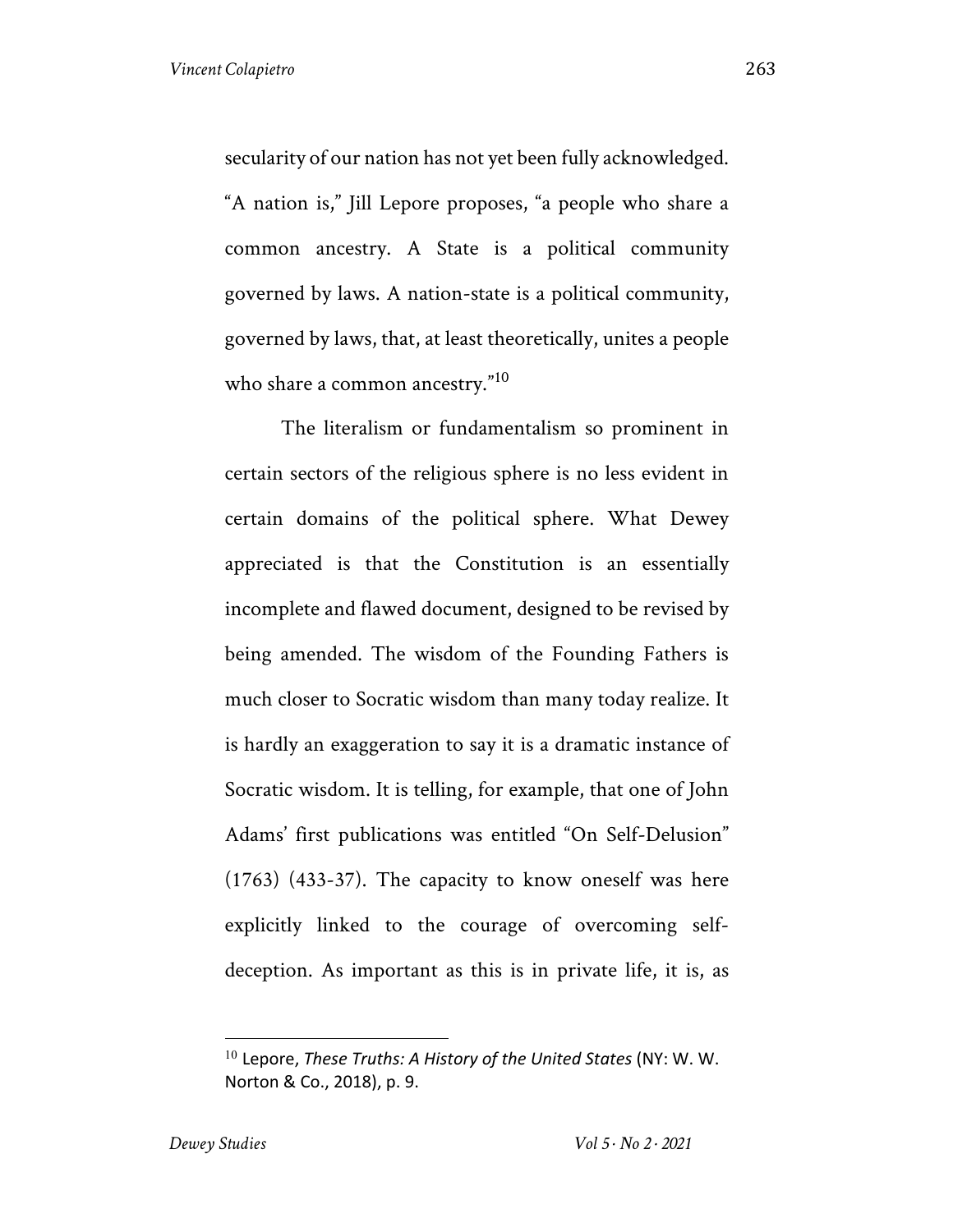Adam stresses, vital for citizens and officials in their civic life. Dewey in effect identifies the one form of wisdom with the other (see, e.g., LW 2, 256, 340-42).

Essaying democracy encompasses composing publics, that is, composing ourselves in light of our shared or overlapping interests. We ought continually to remind ourselves what William James wrote in one of his eloquent defenses of American democracy. "By their tone are all things human either lost or saved. If democracy is to be saved it must catch the higher, healthier tone. If we are to impress it with our preferences, we ourselves must use the proper tone."<sup>11</sup> Experts become "elitists" in the pejorative sense when their know-it-all tone alienates those who stand to benefit from their expertise.

"Words, words, words," Hamlet says disparagingly (Blah, blah, blah). Deeds are however expressive and, as such, manifest their kinship to words. Word are efficacious – or not – and, as such, reveal *their* affinity to deeds. In my

 $11$  James, "The Social Value of the College-Bred" in Essays, Comments and Reviews (Cambridge, MA: Harvard University Press, 1987), p. 111. Originally published in *McClure's Magazine*, 30 (February 1908), pp. 419-22.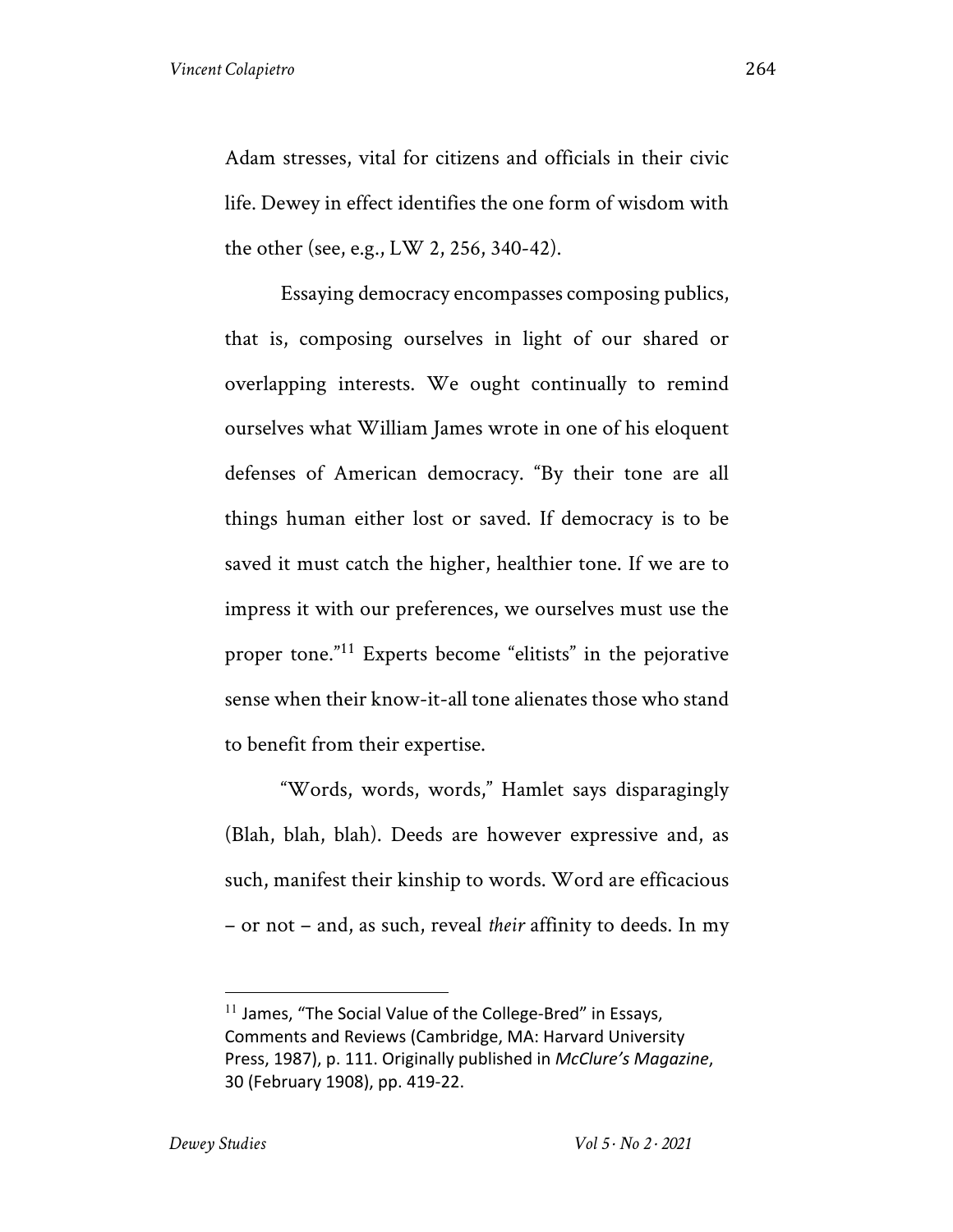mind, there is no question that here, as in so many other respects, Dewey was Emersonian.<sup>12</sup> As his predecessor insisted in "The Poet," "words and deeds are quite indifferent modes of the divine energy. Words are also actions, and actions are a kind of words."<sup>13</sup>

For the epigram for *Just Us: An American Conversation*, Claudine Rankin chose a line by Dick Gregory: "You go down there looking for justice, that's what you find, just us."<sup>14</sup> Of course, the constitution and thus the composition of that *we* are always being contested. If there is any essentially contested concept, it is the we in its seemingly most straightforward political sense (we who compose this nation-state). "There is," as Dewey stresses in *The Public and Its Problems*, "a social pathology which works powerfully against effective inquiry into social institutions and conditions" (LW 2, 341). This requires candid diagnoses, including unblinking self-diagnoses. The extent to which

 $12$  See especially "Emerson – Philosopher of Democracy" (1903) in *The Middle Works of John Dewey*, volume 3 (Carbondale, IL: SIU Press, 1977), pp. 184-92.

<sup>13</sup> Emerson, "The Poet" in *Ralph Waldo Emerson: Selected Essays*, edited by Larzer Ziff (NY: Penguin Books, 1982), p. 263. <sup>14</sup> Rankin, *Just Us: An American Conversation* (Minneapolis: Graywolf Press, 2020).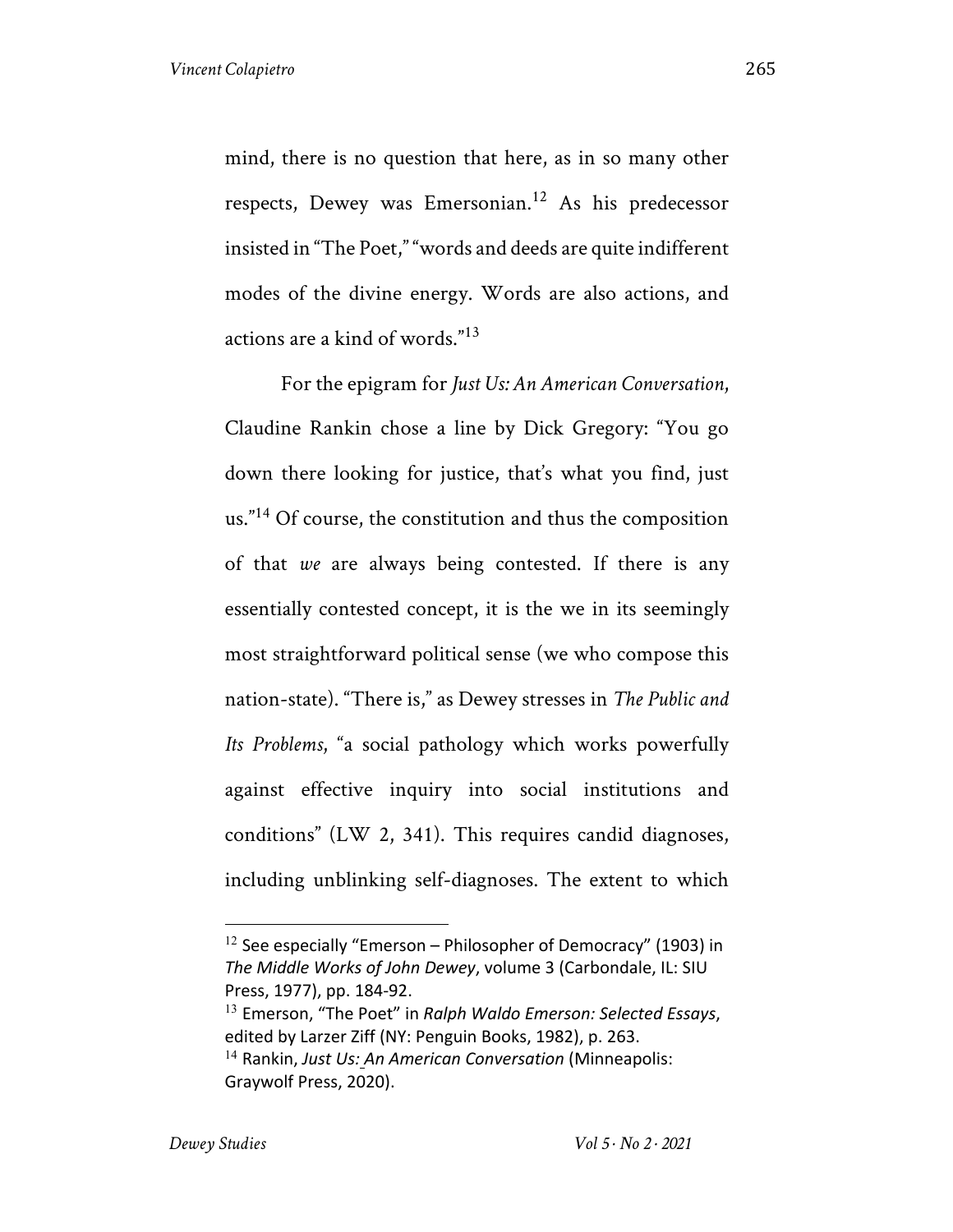revenge, rooted in envy and resentment, animate *us* as citizens, undermines our efforts to compose ourselves as a public. We do not simply remain what we were, an inchoate and ineffective public; we have by being in thrall of such passions made it all the more unlikely to constitute ourselves as a public.

William Carlos Williams, Robert Penn Warren, Robert Pinsky, Claudine Rankin, Mary Jo Salter, and other poets are indispensable<sup>15</sup> in helping us to appreciate at a visceral *and* a cerebral level the words required to break through "the crust of conventionalized and routine consciousness" (Dewey, LW 2, 349). The words enabling us to remake ourselves are at once the most commonplace words of our political inheritance and novel ones (both familiar words used in new ways and simply new words).

We need to take the parentheses off the line "American has never been America to me"<sup>16</sup> ("Let America Be America Again" by Langston Hughes) and consider more

<sup>15</sup> Colapietro, "Democracy as a Moral Ideal," *Kettering Review*, 24, 3 (Fall 2006), pp. 21-31, especially pp. 25-26.

<sup>16</sup> Hughes, *The Collected Poems of Langston Hughes*, edited by Arnold Rampersad (NY: Alfred A. Knopf, 1994), p. 189.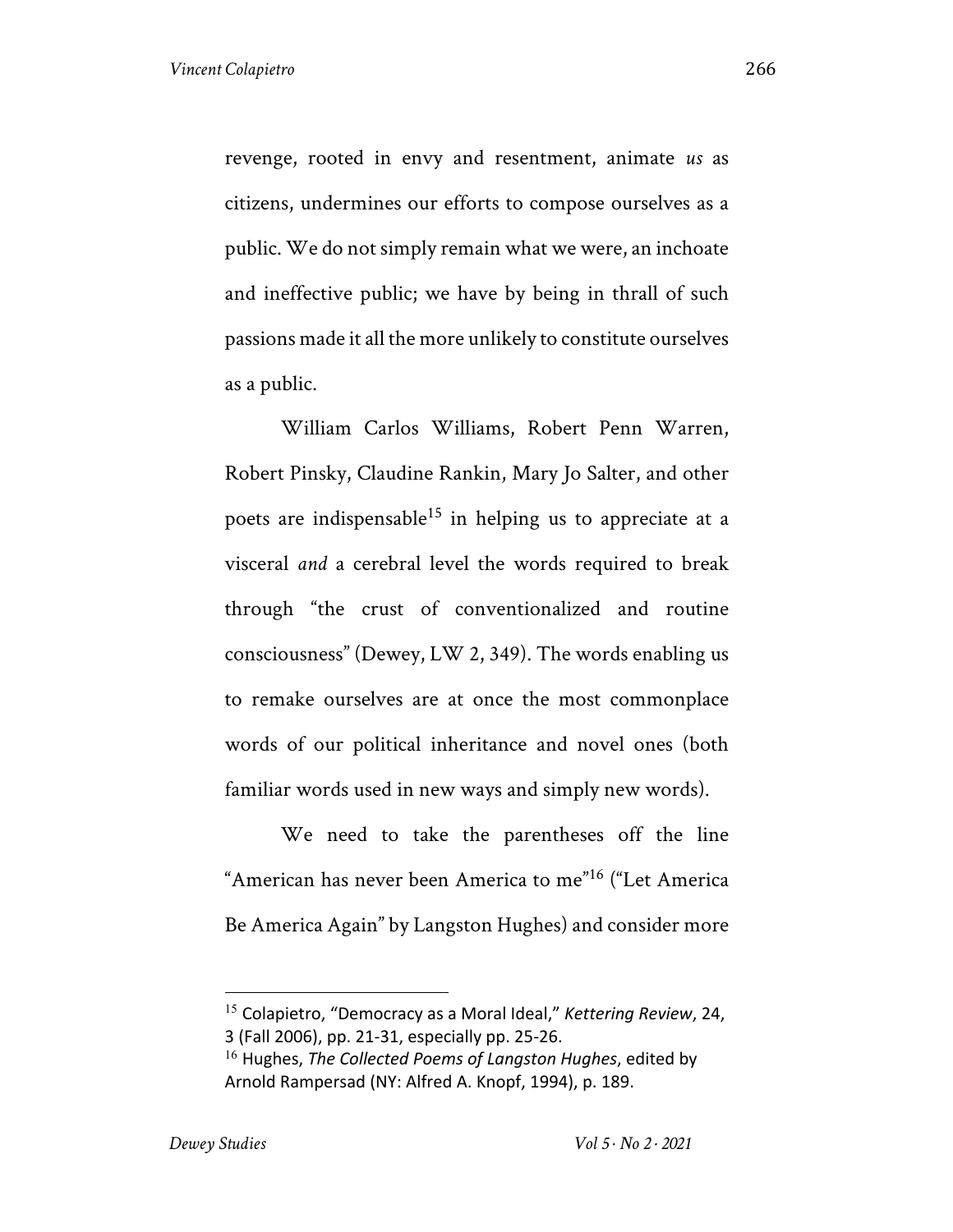honestly than we have yet who has been excluded (those for whom America has never been America). At any actual moment in our tangled history, somebody's ideals, hence their very lives, will be butchered. "Some part of the ideal must be butchered, and he [the moral philosopher] needs to know which part. It is a tragic situation, and no mere speculative conundrum, with which he has to deal." <sup>17</sup> "See everywhere," James advises, "the struggle and the squeeze; and everlastingly the problem of how to make them less." The "cries of the wounded will soon inform [moral agents] of the fact" of having unfairly or, worse, brutally excluded some group.<sup>18</sup> But is this so? Is not the unavoidable deafness of human beings, allied to various forms of social pathology, so pervasive and profound as to make these cries inaudible?

"The only freedom that is of enduring importance is freedom of intelligence, that is, to say, freedom of observation and judgment exercised in behalf of purposes

 $17$  William James, "The Moral Philosopher and the Moral Life in *The Will to Believe and Other Essays in Popular Philosophy*  (Cambridge, MA: Harvard University Press, 1979), p. 154.  $18$  "The Moral Philosopher and the Moral Life," p. 158.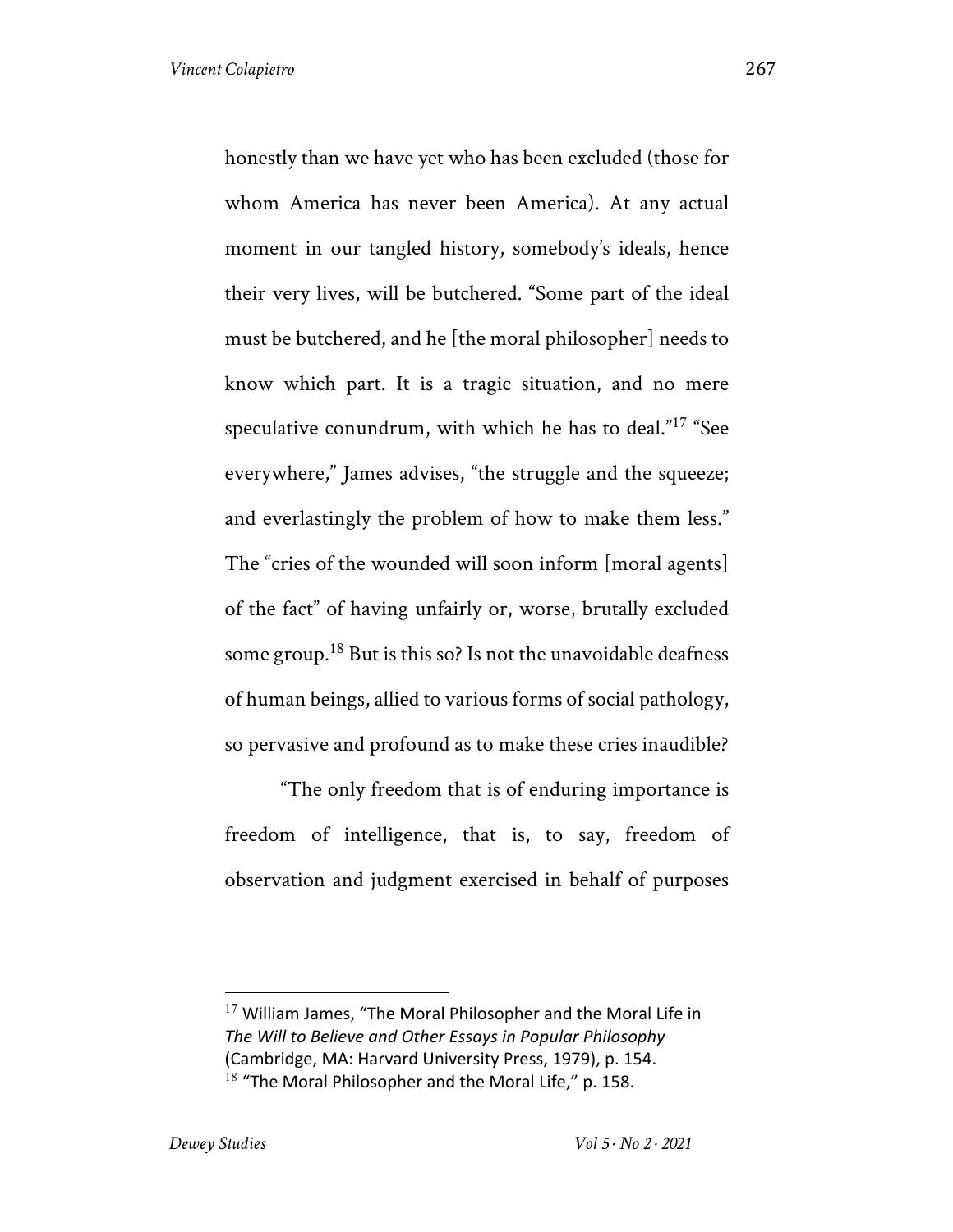that are intrinsically worth while."<sup>19</sup> In turn, the only nation-states ultimately worth celebrating are those in which the arts, including the arts of inquiry<sup>20</sup> (those commonly identified as sciences), are nurtured above all else. "There is," Dewey suggests in "Art as Our Heritage," "good reason why achievement in science and art is the criterion by which a nation's place in civilization is finally judged. In the case of material things, possession by one excludes possession, use, and enjoyment by others." This stands in marked contrast to "spiritual" achievements. $^{21}$ 

The crisis of our democracy at this moment, as so often in the past, is as much as anything rooted in the conscription of intelligence<sup>22</sup> and, allied to this, the

<sup>19</sup> Dewey, *Experience and Education* in The *Later Works of John Dewey,* volume 13 (Carbondale, IL: SIU Press, 1988). Cited as LW 13.

<sup>20</sup> Dewey, *Experience and Nature* (1925), i.e., *The Later Works of John Dewey*, volume 1 (Carbondale, IL: SIU Press, 1981), pp. 268- 69.

<sup>21</sup> "Arts as Our Heritage" in *The Later Words of John Dewey* (Carbondale, IL: SIU Press, 1991), p. 256. Originally published in The Congressional Record, 76th Congress, session 29 (29 April 1940), p. 86.

<sup>22</sup> "The Conscription of Thought" (1917) in *The Middle Works of John Dewey*, volume 10 (Carbondale, IL: SIU Press, 1980), pp. 276- 80. Originally published in *The New Republic*, 12 (1917), pp. 128- 30. See Jill Lepore, *These Truths*, p. 395.